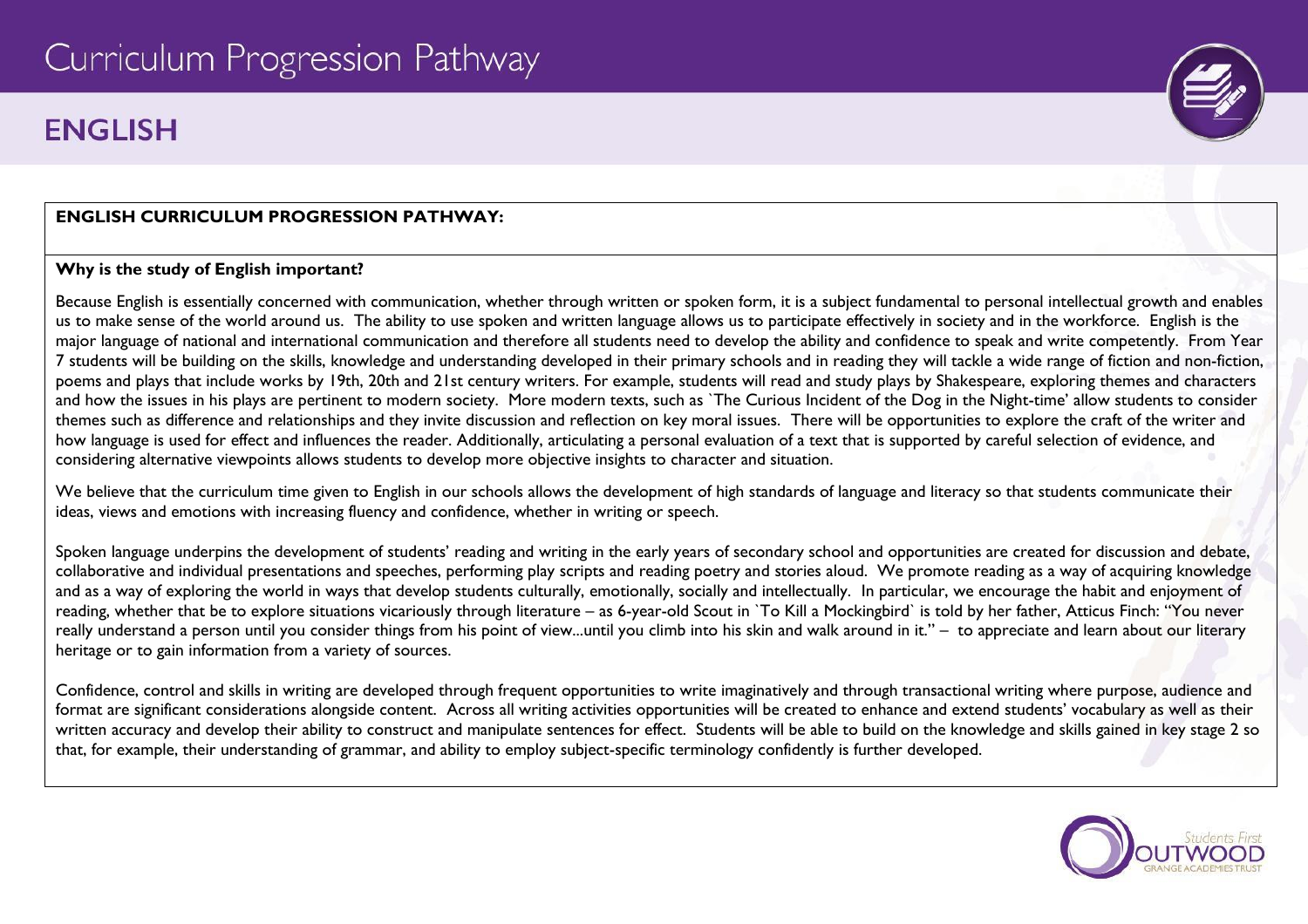The English curriculum in our schools is rigorous, with appropriate challenge and consolidation to allow students of all abilities to flourish, whilst offering opportunities for increased breadth and depth for more-able students and support and intervention for students who are less fluent. The skills, knowledge and understanding developed through the early years in our schools provide a solid preparation for success in KS4 examination courses (Eduqas) and post-16 A-level courses.

#### **What skills will the study of English teach you?**

English will develop skills in written and oral communication and will develop increasingly sophisticated skills as a reader

- To speak confidently and accurately in a range of contexts
- To participate confidently in discussions, presentations, role-play and collaborative group work
- To develop the skills of exploratory, collaborative and tentative talk as a means of developing and shaping understanding
- To write accurately for a range of audiences and purposes using grammar, vocabulary, spelling and punctuation accurately
- To use language as a means to persuade, clarify, explain, narrate, express emotion
- To develop the skills of planning, drafting and editing in writing
- To acquire and use confidently a wider vocabulary
- To read for enjoyment and information
- To develop cultural awareness and knowledge of literary heritage
- To develop interpretive skills and critical thinking

#### **What will you know and understand from your study of English?**

- Know and experience a variety of poetry, prose and drama from the literary canon and wider sources
- Know and understand the conventions involved in reading and writing different texts
- Understand how to manipulate language for effect, for example, to persuade
- Develop an appreciation of how writers are influenced by the world that surrounds them context

## **How does your study of English support your study in other subjects?**

English as a subject is essentially concerned with communication, whether in written or spoken form, and developing those communication skills supports all other curricular subjects. For example, the ability to participate in and lead discussions involves listening to others, considering alternative viewpoints and perspectives and using judgement to weigh up arguments. It frequently demands negotiation and team working when presenting ideas and information and the ability to articulate concisely ideas and opinions, show an understanding of texts, base conclusions on research or evidence and so on. Because speaking and listening activities in English are often built around collaborative work, having respect for others' views and contributions develops self-discipline and empathy for others. These are transferable skills that impact on all other subjects. Most subjects involve written work and because work in English is often about honing and improving the quality and accuracy of written work, the skills and knowledge about aspects of language such as spelling and grammar and technical accuracy, have a positive impact on the quality of written work in other curriculum subjects. All students study English Literature and the deep study of texts helps develop skills of analysis, perhaps of themes, language, characters, social change or historical events. At its best, Literature illuminates the human condition and offers the reader opportunities to explore and reflect on situations others have faced. In `The Crucible` by Arthur Miller, the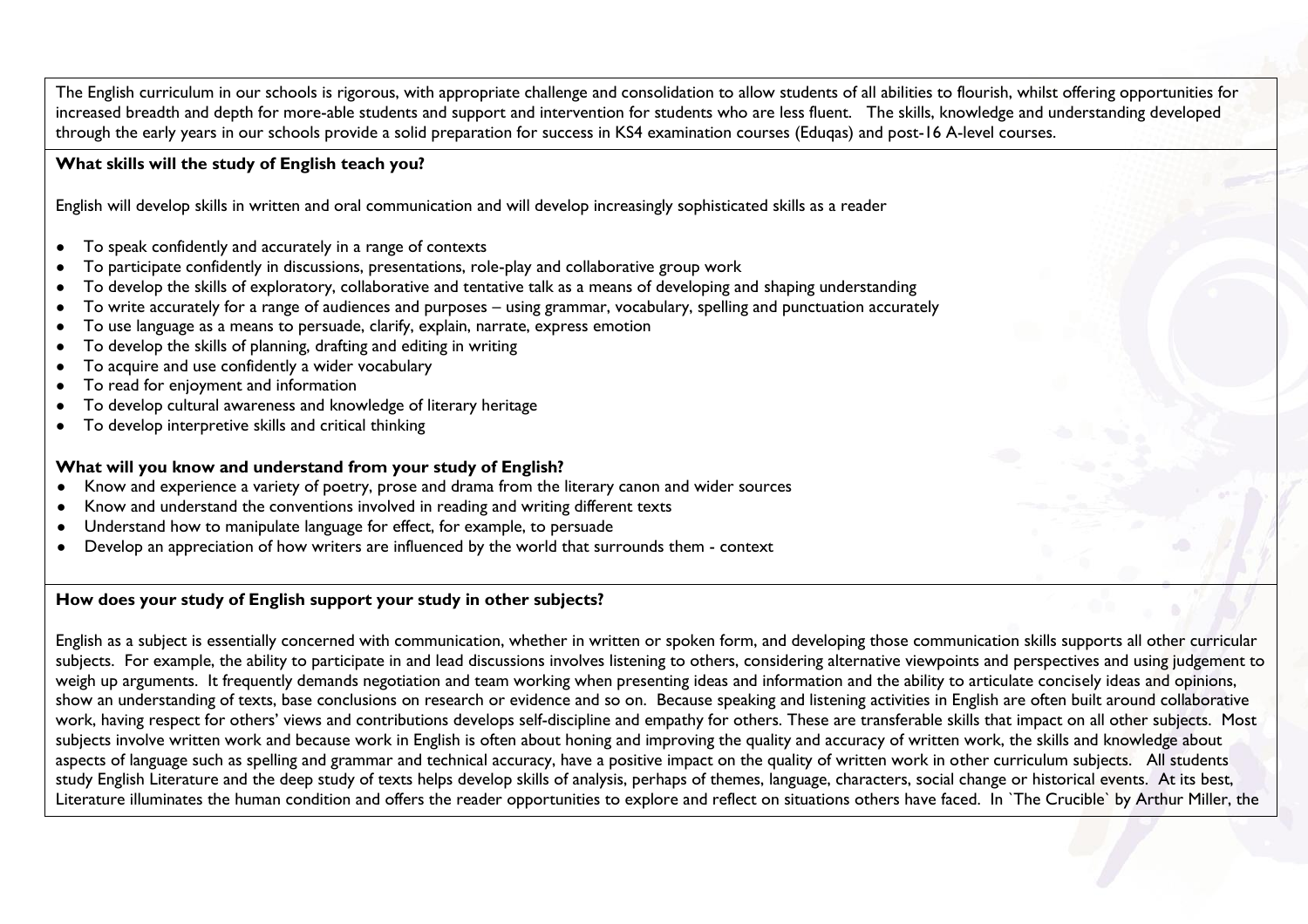main character chooses to sacrifice his own life rather than betray his friends and neighbours, so in exploring this character's motivations, students have to explore questions of integrity, compassion, loyalty and responsibility. As a result, English Literature can be seen as a powerful agent for social, moral, cultural and spiritual development.

#### **How can students deepen their understanding of English?**

As a subject, English involves a lot of writing, including extended creative and transactional responses and the quality and accuracy of students' writing is only developed by practising this skill.

Much of the written work will be underpinned by reading, so that students are exposed to a variety of fiction and non-fiction reading that provide models for the students' own writing. Some would say that before you can write well, you must read a lot and so reading will underpin most written work in English, whether that is studying literature or non-fiction writing such as extracts from autobiographies or biographies, diaries, reports, articles and multi-modal texts of various kinds from newspapers and magazines, and the internet.

Students will be given lots of opportunities to write, simply because asking them to spend more time articulating their thoughts and ideas and organising them improves their understanding of what they want to say and how to say it in increasingly effective ways. There are activities to engage in beyond the classroom such as book clubs and writing competitions.

#### **How are you assessed in English?**

In English, students are assessed using the following assessment objectives which form the basis of assessment at GCSE. They cover the skills assessed in Reading (AO 1-4), Writing (AO5-6) and Speaking and Listening (AO7-9). There are half termly assessment points each year that we term Praising Stars©. For younger years we base our assessment on our subject mapping of the age related expectations across the curriculum, assessing students' performance at their current stage of study against expectation. At GCSE we make informed predictions informed by our holistic assessment of their progress against the key assessment objectives and their aspirational GCSE targets. These are also the basis for any appropriate support and intervention.

## **Key Assessment Objectives**

# AO1

- Identify and interpret explicit and implicit information and ideas
- Select and synthesise evidence from different texts

## AO2

• Explain, comment on analyse how writers use language and structure to achieve effects and influence readers, using relevant subject terminology to support their views

# AO3

• Compare writers' ideas and perspectives, as well as how these are conveyed, across two or more texts

 $AO4$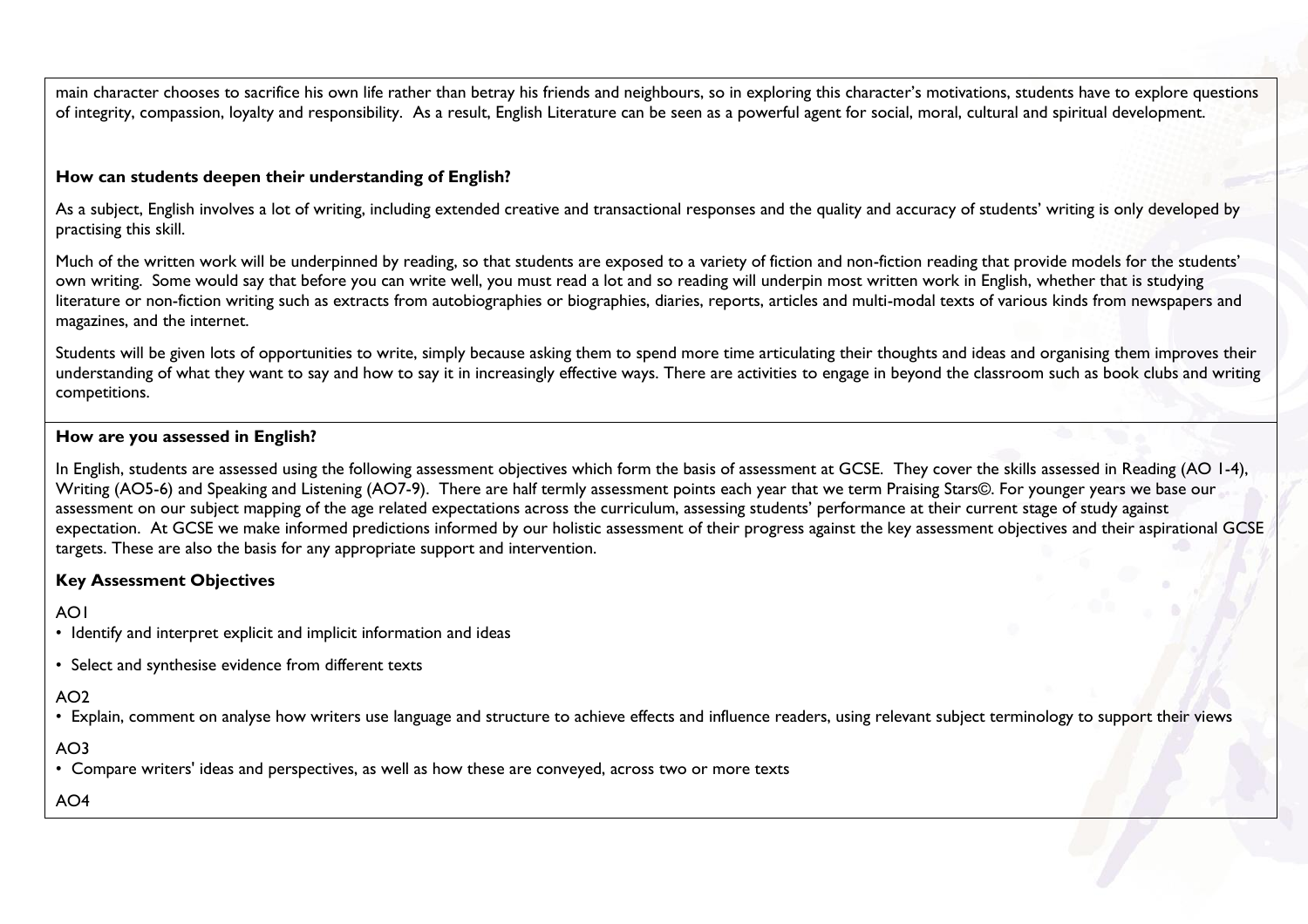• Evaluate texts critically and support this with appropriate textual references

# AO5

- Communicate clearly, effectively, and imaginatively, selecting and adapting tone, style and register for different forms, purposes and audiences
- Organise information and ideas, using structural and grammatical features to support coherence and cohesion of texts

# AO6

• Candidates must use a range of vocabulary and sentence structures for clarity, purpose and effect, with accurate spelling and punctuation. (This requirement must constitute 20% of the marks for each specification as a whole.)

# AO7

● Demonstrate presentation skills in a formal setting

# AO8

● Listen and respond appropriately to spoken language, including to questions and feedback to presentations

## AO9

● Use spoken Standard English effectively in speeches and presentations.

#### **How can the study of English support students beyond school?**

English provides a strong foundation for any job or profession that involves communication, writing and/or literary knowledge. These include advertising and marketing, writing and journalism, law, teaching, performing arts, government, linguistics, foreign languages, media and design. Careers in the sciences, engineering, technology and maths also need English and in fact any profession that requires analytical thinking, strong verbal and written communication, imagination or creativity can draw on the key skills acquired whilst studying English.

Careers that the study of English supports include:

- **Journalism**
- **Teaching**
- Publishing: copy editor / proof-reader
- **Editorial Assistant**
- Law: solicitor / barrister/ paralegal
- Librarian / Archivist
- **Screenwriter**
- Marketing & advertising
- Social media
- Web content manager
- **Public Relations**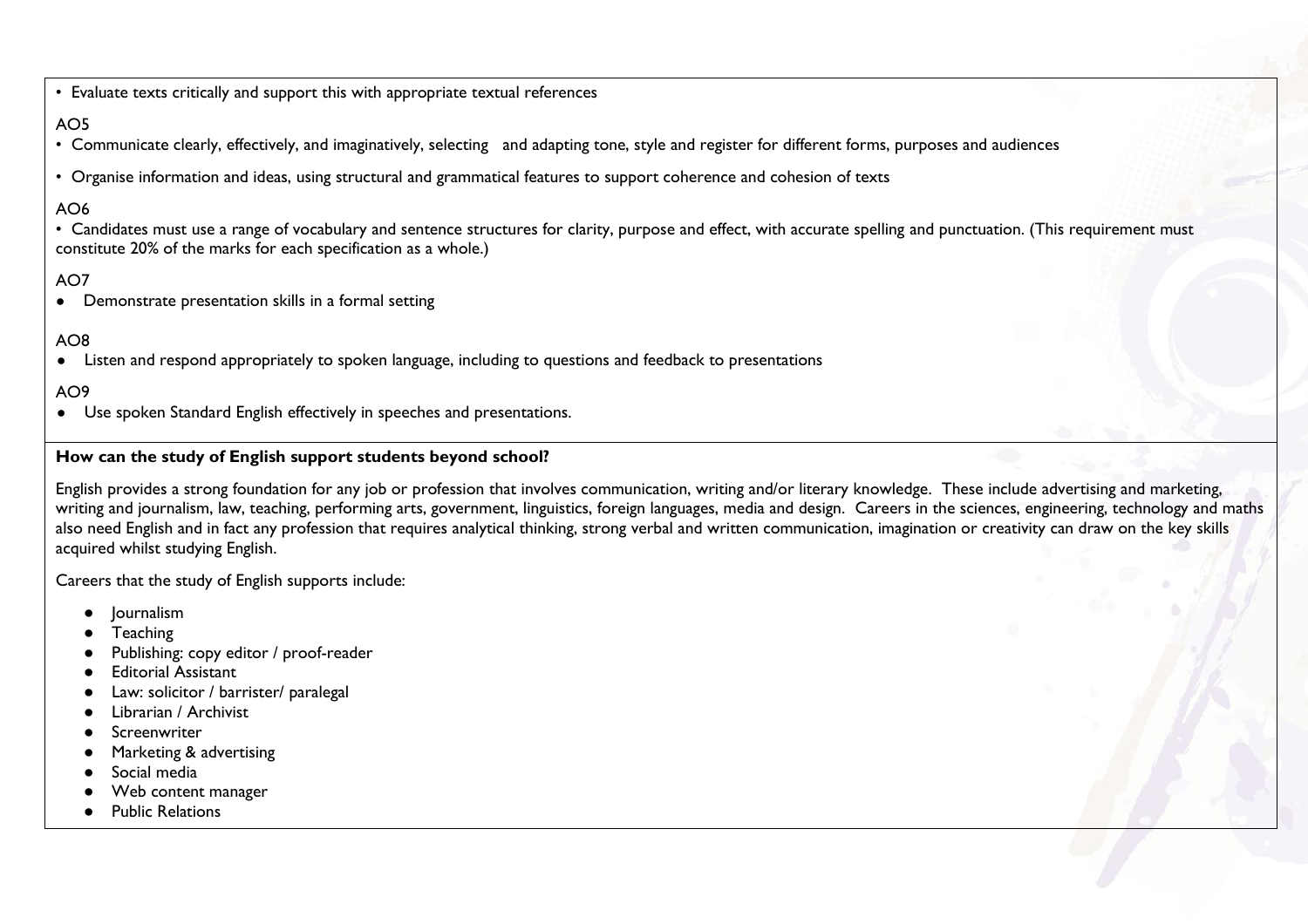- Human Resources
- Events management
- Research

| <b>CURRICULUM PROGRESSION PATHWAY FOR ENGLISH AT OUTWOOD ACADEMY REDCAR</b>                                                                                                              |                                                                                                                                                                                                                                                                                                                                                                                                                                                                                                                                                                     |                                                                                                                                                                                                                                                                                                                                                                                                                                                              |                                                                                                                                                                                                                                                                                                                                                                                                                                                           |                                                                                                                                                                                                           |                                                                                                                                   |  |
|------------------------------------------------------------------------------------------------------------------------------------------------------------------------------------------|---------------------------------------------------------------------------------------------------------------------------------------------------------------------------------------------------------------------------------------------------------------------------------------------------------------------------------------------------------------------------------------------------------------------------------------------------------------------------------------------------------------------------------------------------------------------|--------------------------------------------------------------------------------------------------------------------------------------------------------------------------------------------------------------------------------------------------------------------------------------------------------------------------------------------------------------------------------------------------------------------------------------------------------------|-----------------------------------------------------------------------------------------------------------------------------------------------------------------------------------------------------------------------------------------------------------------------------------------------------------------------------------------------------------------------------------------------------------------------------------------------------------|-----------------------------------------------------------------------------------------------------------------------------------------------------------------------------------------------------------|-----------------------------------------------------------------------------------------------------------------------------------|--|
|                                                                                                                                                                                          | <b>YEAR 7</b><br>(each half term to<br>include written<br>accuracy focus)<br>AO focus in column I                                                                                                                                                                                                                                                                                                                                                                                                                                                                   | <b>YEAR 8</b><br>(each half term to<br>include written<br>accuracy focus)<br>AO focus in column 1                                                                                                                                                                                                                                                                                                                                                            | <b>YEAR 9</b><br>(each half term to<br>include written<br>accuracy focus)<br>AO focus in column 1                                                                                                                                                                                                                                                                                                                                                         | YEAR 10<br>(OGAT Teaching<br>Plan for Language<br>and Literature)                                                                                                                                         | YEAR II<br>(OGAT Teaching Plan for<br><b>Language and Literature)</b>                                                             |  |
| Autumn I<br><b>Information</b><br>retrieval<br>Craft of the<br>writer<br><b>Transaction</b><br>al writing<br>$(C \text{ and } O)$<br>Written<br>accuracy<br>(VSSSP)<br>Literary<br>study | Novel 'The Many Worlds<br>of Albie Bright'<br><b>Skills</b><br>-Reading the entire text<br>-Focus on plot and<br>character through<br>Information retrieval and<br>Craft of the Writer<br>questions<br>-Develop ideas about<br>context and writer's<br>influences and intentions<br>(Literary Study)<br>-Build in Transactional<br><b>Writing skills (including</b><br><b>Written Accuracy</b><br><b>ASSESSMENT</b><br>How does the writer<br>$\bullet$<br>present the character<br>$of$ ?<br><b>Transactional writing</b><br>$\bullet$<br>task.<br>Imagine you are | Novel - 'The Curious<br>Incident of the Dog in the<br>Night-Time'<br><b>Skills</b><br>-Reading parts of a whole<br>text or extracts from a<br>selection<br>-Focus on plot and<br>character through<br>Information retrieval and<br>Craft of the Writer<br>questions<br>-Develop ideas about<br>context and writer's<br>influences and intentions<br>(Literary Study)<br><b>ASSESSMENT</b><br>-What impressions does<br>the writer give of<br>-Write a letter | Literary Study -<br>Shakespeare<br><b>Skills</b><br>-Information retrieval<br>-Craft of the writer<br>-Literature context (AO3)<br>-Tracking a selection of<br>extracts from Shakespeare<br>plays<br>-Focus on plot and<br>character through<br>Information retrieval and<br>Craft of the Writer<br>questions.<br>-Explain contextual factors<br>where appropriate<br><b>ASSESSMENT</b><br>A CREATIVE WRITING<br>PIECE based on a character<br>or setting | Poetry post 1789<br>Themes of Nature and<br><b>Time Passing</b><br><b>Narrative writing</b><br>No Nonsense<br>Narrative Workbook<br>Power and Place<br>Poetry<br>Fiction and Non-fiction<br>extract study | <b>Transactional writing</b><br><b>Narrative Writing</b><br><b>Reading AO2 + AO4</b><br>Lit: Macbeth<br><b>Lit: Unseen Poetry</b> |  |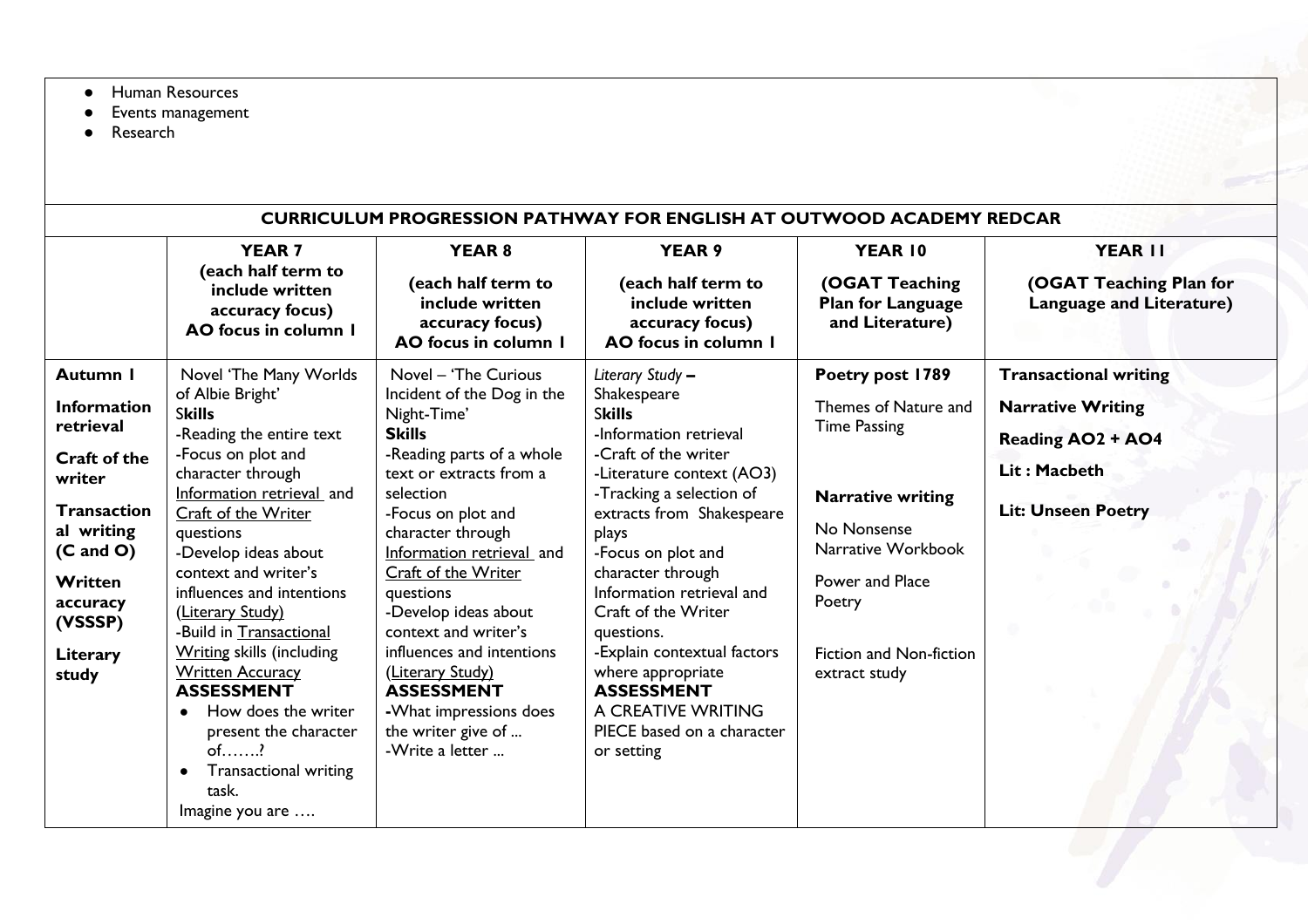|                                                                                                                                                               | Write a letter to<br>explaining                                                                                                                                                                                                                                                                                                                                                                                                                                                                                                                                                                                                                                                     |                                                                                                                                                                                                                                                                                                                                                                                                                                                                                                        |                                                                                                                                                                                                                                                                                                                                                                                                                                                                                                                                       |                                                                                                                                                                                                                                                                                                                                    |                                                                                                                                                                                     |
|---------------------------------------------------------------------------------------------------------------------------------------------------------------|-------------------------------------------------------------------------------------------------------------------------------------------------------------------------------------------------------------------------------------------------------------------------------------------------------------------------------------------------------------------------------------------------------------------------------------------------------------------------------------------------------------------------------------------------------------------------------------------------------------------------------------------------------------------------------------|--------------------------------------------------------------------------------------------------------------------------------------------------------------------------------------------------------------------------------------------------------------------------------------------------------------------------------------------------------------------------------------------------------------------------------------------------------------------------------------------------------|---------------------------------------------------------------------------------------------------------------------------------------------------------------------------------------------------------------------------------------------------------------------------------------------------------------------------------------------------------------------------------------------------------------------------------------------------------------------------------------------------------------------------------------|------------------------------------------------------------------------------------------------------------------------------------------------------------------------------------------------------------------------------------------------------------------------------------------------------------------------------------|-------------------------------------------------------------------------------------------------------------------------------------------------------------------------------------|
| <b>Autumn 2</b><br><b>Evaluation</b><br><b>Transaction</b><br>al writing (C<br>and $O$ )<br><b>Written</b><br>accuracy<br>(VSSSP)<br>Literary<br><b>Study</b> | Literary Study -<br>Shakespeare 'A<br>Midsummer Night's<br>Dream'<br><b>Skills</b><br>-Tracking an extract<br>-Focus on plot, character<br>and audience response<br>(enjoyment) through<br>Information retrieval and<br><b>Evaluation</b> questions<br>-Develop ideas about<br>context and writer's<br>influences and intentions<br>(Literary Study)<br>-Build in Transactional<br><b>Writing skills (including</b><br><b>Written Accuracy</b><br>-Be able to write in role as<br>Helena creating a<br>believable voice<br><b>ASSESSMENT-</b><br>The character of is a<br>character. How far do you<br>agree with this statement?<br>-Transactional writing task:<br>Write a letter | Literary Study -<br>Shakespeare: 'Romeo and<br>Juliet'<br><b>Skills</b><br>-Information retrieval<br>-Evaluation<br>-Literature context<br>-Tracking a selection of<br>extracts from a<br>Shakespeare play<br>-Focus on plot and<br>character<br>development/audience<br>response through<br>Information retrieval and<br>evaluation questions.<br>-Explain contextual factors<br>where appropriate<br><b>ASSESSMENT</b><br>-Shakespeare<br>presentsHow far do you<br>agree?<br>-Creative writing task | Crime Scheme<br>(Victorian Crime -<br>Sherlock Holmes/Jack the<br>Ripper/Robert Peel/The<br><b>Ballad of Charlotte</b><br>Dymond. True Crime:<br>sensationalist criminals -<br>The Krays, Peaky Blinders,<br>The Godfather.)<br><b>Skills</b><br>-Tracking skills<br>-Understand the key ideas<br>- Articulate a<br>personal/critical response<br>based on analysis of details<br>from the text<br>-Build in Transactional<br><b>Writing skills (including</b><br><b>Written Accuracy</b> )<br><b>ASSESSMENT</b><br>Newspaper article | Pre- 20th Century<br><b>Novel: A Christmas</b><br>Carol<br>Knowledge of entire<br>novel<br>Knowledge of key<br>characters and<br>associated quotes<br>Knowledge of key<br>themes and associated<br>quotes<br><b>Reading AOI, AO2</b><br>and AO4<br><b>Component I</b><br><b>English Language</b><br>full reading paper<br>teaching | <b>Narrative writing</b><br><b>Reading AO3</b><br>Component 2 - whole paper<br><b>Transactional writing</b><br>Lit: Macbeth<br>Lit: A Christmas Carol<br><b>Lit: Blood Brothers</b> |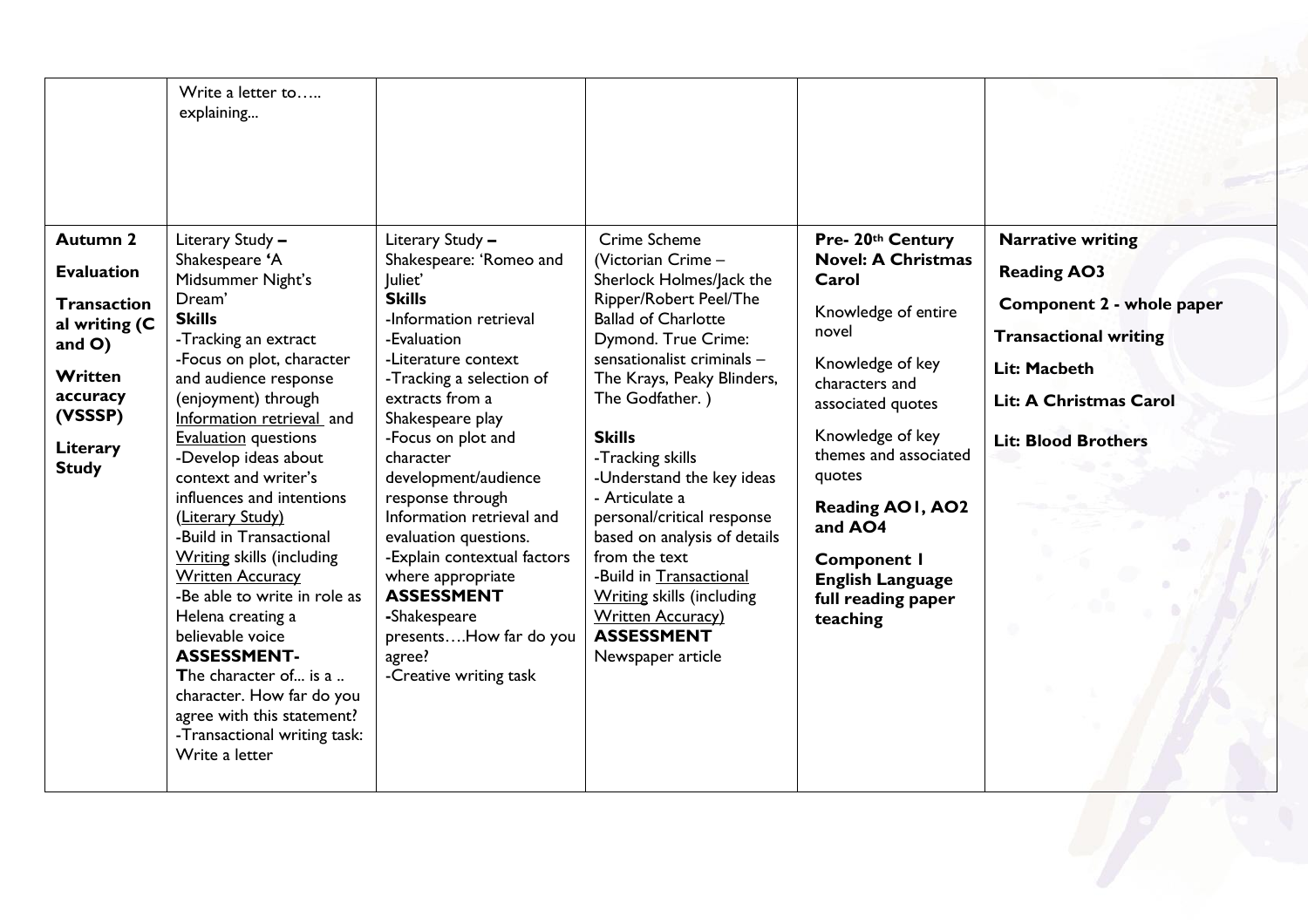| <b>Spring I</b><br><b>Creative</b><br>writing (C<br>and $O$ )<br>Written<br>accuracy<br>(VSSSP)                                                                                                            | Once Upon aTime<br>History of Storytelling and<br>Folklore<br><b>Skills</b><br>-Create a simple, anecdotal<br>narrative<br>-Focus on build-up,<br>problem and reaction<br>-Zoom in on key details<br>-Show not tell<br>-Written accuracy to focus<br>on D30, Top Ten and<br>punctuating speech<br><b>ASSESSMENT</b><br>Writing a simple narrative<br>(not including<br>opening/resolution in year<br>$(7)$ . | Sci-Fi/STEM<br><b>Skills</b><br>-Create a simple narrative<br>-Focus on build-up,<br>problem, reaction and<br>resolution<br>-Zoom in on key details<br>-Show not tell<br>-Written accuracy to focus<br>on D30, Top Ten and<br>punctuating speech<br><b>ASSESSMENT</b><br>Writing a simple narrative                           | <b>Heroes and Villains</b><br>Scheme<br>(Frankenstein, The Hunger<br>Games, Lord of the Rings,<br>Jungle Book, Peter Pan,<br>Matilda, Harry Potter, Atticus<br>Finch)<br><b>Skills</b><br>-Create an effective<br>narrative<br>-Focus on crafting a<br>complete piece<br>-Zoom in on key details<br>-Show not tell<br>-Written accuracy to focus<br>on D30, Top Ten and<br>punctuating speech<br><b>ASSESSMENT</b><br>Create a complete<br>narrative | Poetry post 1789<br>Themes of power and<br>place<br><b>Transactional</b><br><b>Writing</b><br>structure of<br>letters, reviews,<br>reports, articles,<br>speeches<br>Reading AO3 | <b>Mock exams</b><br><b>Transactional writing</b><br><b>Narrative writing</b><br><b>Lit: Blood Brothers</b><br>Lit: Macbeth |
|------------------------------------------------------------------------------------------------------------------------------------------------------------------------------------------------------------|--------------------------------------------------------------------------------------------------------------------------------------------------------------------------------------------------------------------------------------------------------------------------------------------------------------------------------------------------------------------------------------------------------------|-------------------------------------------------------------------------------------------------------------------------------------------------------------------------------------------------------------------------------------------------------------------------------------------------------------------------------|------------------------------------------------------------------------------------------------------------------------------------------------------------------------------------------------------------------------------------------------------------------------------------------------------------------------------------------------------------------------------------------------------------------------------------------------------|----------------------------------------------------------------------------------------------------------------------------------------------------------------------------------|-----------------------------------------------------------------------------------------------------------------------------|
| <b>Spring 2</b><br><b>Information</b><br><b>Retrieval</b><br>Craft of the<br>writer<br><b>Evaluation</b><br><b>Transaction</b><br>al writing (C<br>and $O$ )<br><b>Creative</b><br>writing (C<br>and $O$ ) | Horrible Histories - a<br>range of fiction and non-<br>fiction texts<br><b>Skills</b><br>Tracking an<br>$\overline{\phantom{m}}$<br>extract/text<br>Focus on meaning and<br>comprehension<br>Develop ideas about<br>$\overline{\phantom{m}}$<br>context and writer's<br>influences and<br>intentions<br>Be able to describe a<br>scene and zoom in on<br>details using verbs and<br>adverbs                  | A Night at the Theatre!<br><b>Skills</b><br>- Reading parts of a whole<br>text or extracts from a<br>selection<br>-Focus on meaning and<br>comprehension<br>-Develop ideas about<br>context and writer's<br>influences and intentions<br>-Be able to describe a<br>scene and zoom in on<br>details using verbs and<br>adverbs | <b>Disturbing Voices - Gothic</b><br><b>Skills</b><br>Reading parts of a whole<br>text or extracts from a<br>selection<br>-Focus on meaning and<br>comprehension<br>-Develop ideas about<br>context and writer's<br>influences and intentions<br><b>ASSESSMENT</b><br>-Explore the way Dickens<br>creates a disturbing<br>character through Miss<br>Havisham. OR                                                                                     | Poetry post 1789<br>Themes of power and<br>place<br><b>Transactional</b><br><b>Writing</b><br>structure of<br>letters, reviews,<br>reports, articles,<br>speeches<br>Reading AO3 | <b>Mock exams</b><br><b>Transactional writing</b><br><b>Narrative writing</b><br><b>Lit: Blood Brothers</b><br>Lit: Macbeth |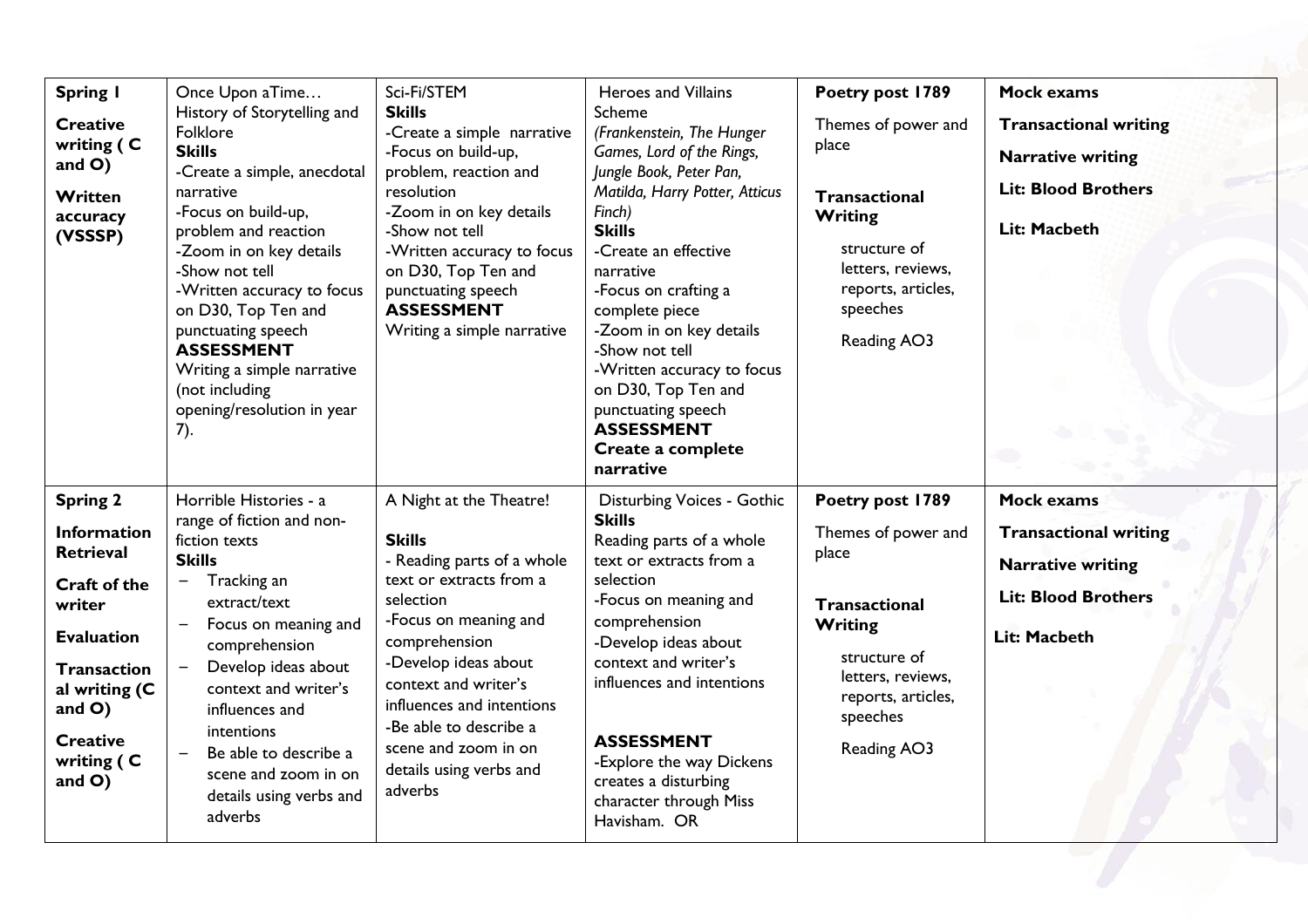|                                                         | <b>ASSESSMENT</b><br>-How does the writer<br>present Henry VIII in the<br>article?<br>- Creative writing task:<br>Write about a time you felt<br>justified in breaking the<br>rules.                                                                                                                                                                                                                                             | <b>ASSESSMENT</b><br>- Macavity The Mystery<br>Cat by TS Elliot - How is<br>Macavity presented in the<br>poem?<br>- Descriptive writing<br>based on an image                                                                                                                                                                                                                                                           | -The Woman in Black is<br>justified in taking revenge.<br>How far do you agree with<br>this statement?                                                                                                                                                                                                                                                                                                                                                                          |                                                                                                                                                                                                     |
|---------------------------------------------------------|----------------------------------------------------------------------------------------------------------------------------------------------------------------------------------------------------------------------------------------------------------------------------------------------------------------------------------------------------------------------------------------------------------------------------------|------------------------------------------------------------------------------------------------------------------------------------------------------------------------------------------------------------------------------------------------------------------------------------------------------------------------------------------------------------------------------------------------------------------------|---------------------------------------------------------------------------------------------------------------------------------------------------------------------------------------------------------------------------------------------------------------------------------------------------------------------------------------------------------------------------------------------------------------------------------------------------------------------------------|-----------------------------------------------------------------------------------------------------------------------------------------------------------------------------------------------------|
| Summer I<br>Craft of the<br>writer<br><b>Evaluation</b> | Planet Earth (Reading Non-<br>Fiction focus)<br><b>Skills</b><br>-Track a text systematically<br>-Select appropriate<br>evidence<br>-Make inferences<br>- Identify and comment on<br>a writer's methods<br>-Identify a writer's views<br>(Evaluation)<br>-Make comments on<br>writers' views with<br>explanations<br><b>ASSESSMENT</b><br>Students answer a Craft of<br>the Writer question and an<br><b>Evaluation</b> question | The MIGHTY Redcar (local<br>literature - mostly non-<br>fiction)<br><b>Skills</b><br>-Track a text systematically<br>-Select appropriate<br>evidence<br>-Make inferences<br>-Identify and comment on<br>a writer's methods<br>-Identify a writer's views<br>Make comments on<br>writers' views with<br>explanations<br><b>ASSESSMENT</b><br>Students answer a writer's<br>craft question and an<br>evaluation question | War and Conflict<br><b>Skills</b><br>-Reading parts of a whole<br>text or extracts from a<br>selection<br>-Focus on plot and<br>character through<br>Information retrieval and<br>Craft of the Writer<br>questions<br>-Develop ideas about<br>context and writer's<br>influences and intentions<br>(Literary Study)<br>-Build in Transactional<br><b>Writing skills (including</b><br><b>Written Accuracy</b> )<br><b>ASSESSMENT</b><br>-Explore the way war is<br>presented in | <b>Revision of:</b><br><b>Narrative Writing</b><br><b>Transactional writing</b><br>Comp. 1 + 2 whole papers<br>Literature texts (Macbeth, A<br><b>Christmas Carol and Blood</b><br><b>Brothers)</b> |